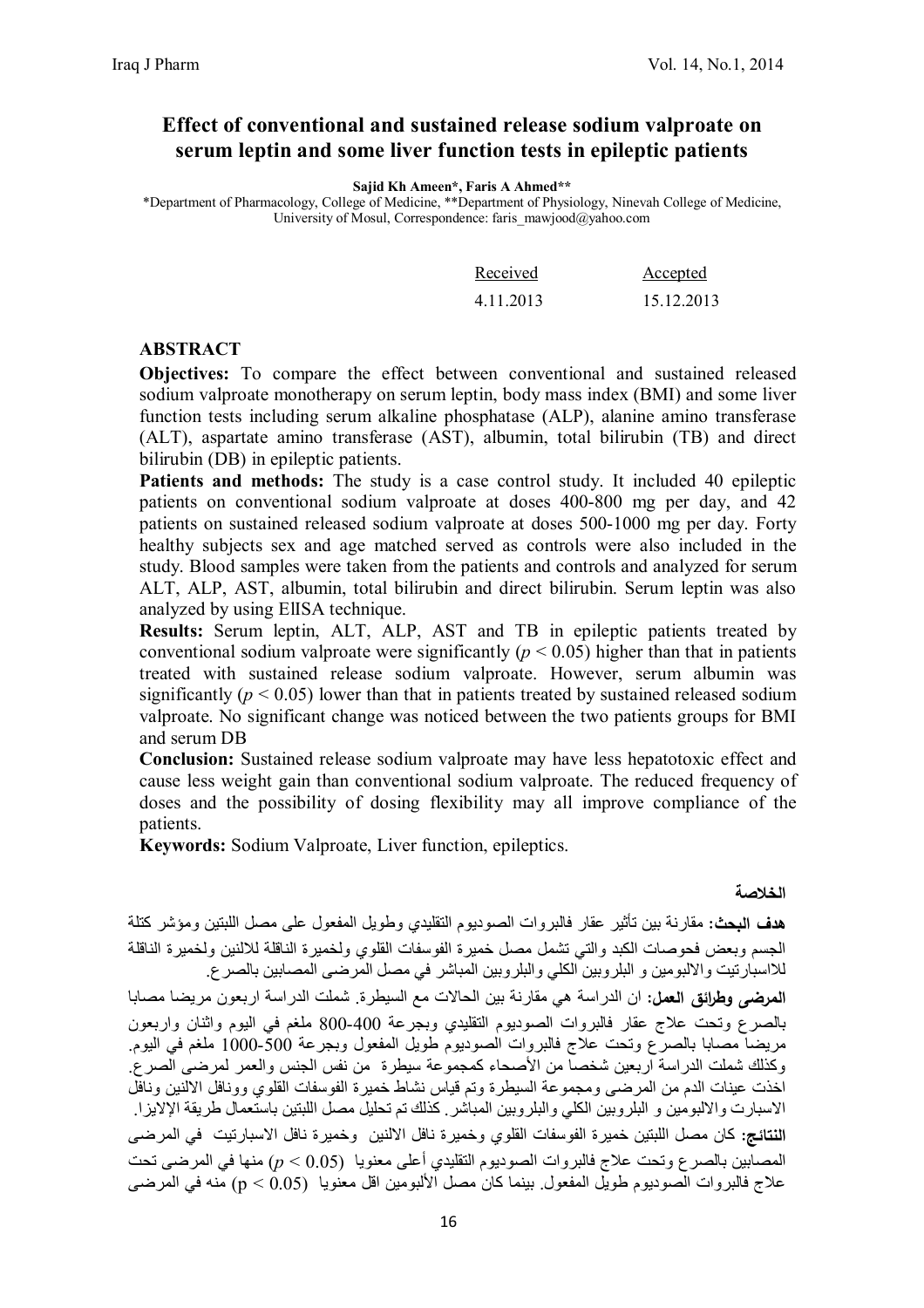تحت علاج فالبروات الصودیوم طویل المفعول. ولم یحدث تغییر معنوي بین المجموعتین من ناحیة مؤشر كتلة الجسم و البلروبین المباشر في المصل. **الاستنتاج:** قد یكون عقار فالبروات الصودیوم طویل المفعول اقل سمیة على الكبد واقل تأثیرا على مؤشر كتلة الجسم من العقار التقلیدي. ان تقلیل تكرار الجرع والمناورة في اعطاء الجرع قد تحسن من استجابة المریض للعلاج.

odium valproate is the most effective antiepileptic drug in the I treatment of idiopathic Gudium valproate is the most effective antiepileptic drug in the treatment of idiopathic generalized epilepsy<sup>1</sup>. It also possesses efficacy in the treatment of various epileptic seizures such as absence, myoclonic, and generalized tonic-clonic  $s$ eizures<sup>2</sup>.

 Sustained (extended)-release formulations of valproic acid can be very helpful in achieving treatment objectives especially when switching from conventional to extended-release formulations of these agents<sup>3</sup>. Stable serum levels without marked peak-totrough fluctuations, reduced frequency of dosing, and the possibility of dosing flexibility may all improve  $compliance$ , seizure control<sup>4</sup> or tolerability, particularly for tremor<sup>4,5</sup>, patient satisfaction and ultimately quality of life $6,7$ .

 Serum leptin and insulin levels were significantly elevated by sodium valproate in treated patients compared with untreated patients and with those received carbamazepin and lamotrigen therapy, suggesting that hyperleptinemia and hyperinsulinemia are common with sodium valproate among epileptic patients who gained weight as a sign of leptin and insulin resistance8,9. However, sodium valproate did not cause a significant change in serum liptin in epileptic  $children<sup>10</sup>$ .

 Several studies of the side effect of conventional sodium valproate on liver function were conducted $1,1,12$ . However, few studies were done on the effect of sustained release sodium valproate on liver function. Kondo et al. $^{13}$  suggested

that sustained release formulation of sodium valproate may be safer on liver than conventional form of sodium valproate.

 Since the effect of sustained release on BMI and serum liptin was not studied yet. In addition, the effect of sustained released sodium valproate on liver functions still need more evaluation. Therefore, this work was conducted in order to evaluate the effect of sustained released sodium valproate on BMI, serum liptin and some liver function tests. These results were compared with patients treated with conventional sodium valproate and with a control group.

## **Patients and methods**

This work was conducted in a Private Clinic of Neurology in Mosul, during the period from October 2012 to June 2013. The study was approved by ethical committee of Ninevah Directorate (Health Medical Research Ethical Committee). Diagnosis and treatment of the patients were under supervision of a neurologist. The biochemical analysis was conducted at the Department of Pharmacology, College of Medicine, University of Mosul, Mosul, Iraq.

 Two patient groups were included in this study. The first group included 40 patients, with age range 17-39 years (mean  $\pm$  SD: 23.57  $\pm$  5.59 years), with generalized tonic clonic epilepsy, on conventional sodium valproate (Depakine®, Sanofi-Aventis, France), at doses between 400 and 800 mg once or twice daily for at least six months. The second group included 42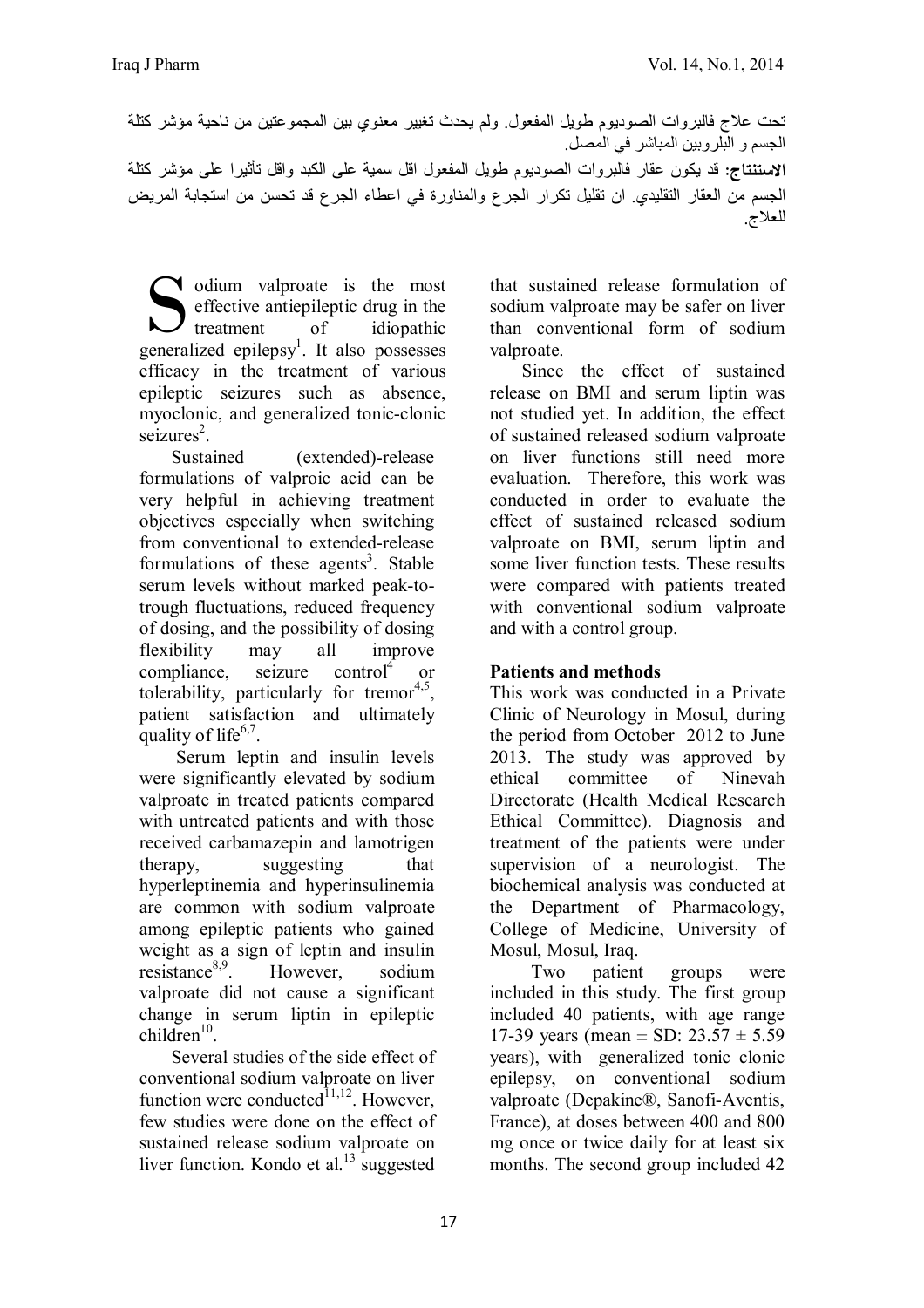patients with age range 17-38 years (mean  $\pm$  SD: 23.89  $\pm$  5.05), with generalized tonic colonic epilepsy, on sustained released sodium valproate (Depakine chrono®, Sanofi-Aventis, France), at doses between 500 and 1000 mg once or twice daily for at least six months. Forty apparently healthy volunteers as a control group were judged free from disease or medicine, with age range 17-38 years (mean  $\pm$  SD: 23.71  $\pm$  5.41 years), were also included in the study.

 Five ml of venous blood samples were taken from patients and controls, at about 8.00 to 10.00 a.m., and after an overnight fasting. The serum was divided into 2 parts and kept at -20 ℃ , the first aliquot was used for the measurement of serum leptin $14$  and the other aliquot was used for the measurement of alkaline phosphatase (ALP), alanine amino transpherase (ALT), aspartate amino transpherase (AST), albumin, total bilirubin (TB) and direct bilirubin and albumin $15$ .

 Body mass index (BMI) was measured using the following formula BMI = weight  $\frac{\text{(kg)}}{\text{height (m)}^2}$  <sup>16</sup>.

Data are presented as mean  $\pm$  SD and were analyzed using Anova test and Duncanś test to compare among different groups. Unpaired t-test was used to compare between groups.

Correlation coefficient (r) was also used to determine the relationship between the parameters and age, dose and duration of therapy. Statistical Package for Social Sciences (SPSS) version 17 was used for analysis of the  $data<sup>17</sup>$ .

## **Results**

Conventional sodium valproate significantly increased ( $p \leq 0.05$ ) BMI, serum leptin, ALT, AST, ALP and TB compared with the controls. However, serum albumin and DB were not changed significantly compared with the controls (Table 1).

 Sustained release sodium valproate also significantly increased  $(p < 0.05)$ serum leptin, AST and TB. On the other hand, BMI, serum albumin, ALT, ALP and serum DB did not change significantly compared with the controls (Table 1).

 Serum leptin, ALT, ALP, AST and TB in patients treated by conventional sodium valproate were significantly ( $p < 0.05$ ) higher than that in patients treated with sustained release sodium valproate. However, serum albumin was significantly  $(p \leq 0.05)$  lower than that in patients treated by sustained released sodium valproate. No significant change was noticed between the two groups for BMI and serum DB as shown in Table 1.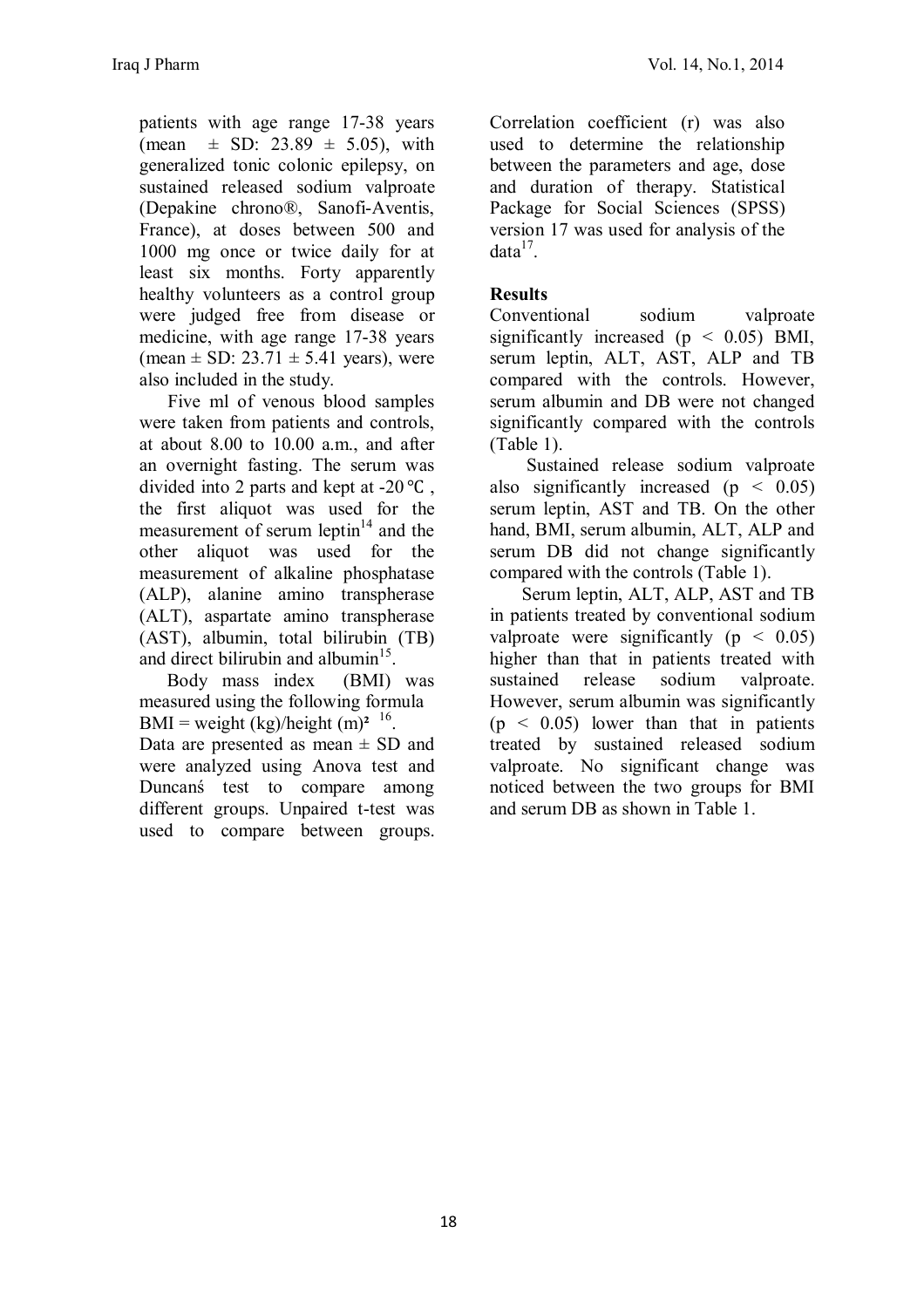| Parameters |            | Control group     | Conventional                    | Sustained released             |
|------------|------------|-------------------|---------------------------------|--------------------------------|
|            |            |                   | Sodium valproate                | sodium valproate               |
|            |            |                   | group                           | group                          |
|            |            | $N = 40$          | $N = 40$                        | $N = 42$                       |
| <b>BMI</b> | $(kg/m^2)$ | $22.35 \pm 1.82$  | $23.76 \pm 2.78$ <sup>a</sup>   | $22.74 \pm 2.22$               |
| Leptin     | ng/L)      | $7.31 \pm 3.00$   | $12.18 \pm 5.87$ <sup>a</sup>   | $9.8 \pm 25.22$ <sup>bc</sup>  |
| Albumin    | (g/L)      | $4.17 \pm 0.41$   | $4.02 \pm 0.56$                 | $4.29 \pm 0.42$ <sup>c</sup>   |
| <b>AST</b> | (U/L)      | $21.61 \pm 7.20$  | $38.87 \pm 7.18^a$              | $25.30\pm6.68$ <sup>bc</sup>   |
| <b>ALT</b> | (U/L)      | $19.30 \pm 6.12$  | $60.69 \pm 10.09^a$             | $16.84 \pm 7.79$ <sup>c</sup>  |
| <b>ALP</b> | (U/L)      | $67.71 \pm 17.64$ | $130.02 \pm 40.38$ <sup>a</sup> | $66.10 \pm 17.50$ <sup>c</sup> |
| TB         | (mg/dL)    | $0.65 \pm 0.25$   | $1.25 \pm 0.27$ <sup>a</sup>    | $0.85 \pm 0.21$ <sup>bc</sup>  |
| DB         | (mg/dL)    | $0.28 \pm 0.13$   | $0.30 \pm 0.07$                 | $0.26 \pm 0.06$                |

Table 1. Effect of conventional and sustained released sodium valproate on different parameters

 $a,b$   $p < 0.05$  from the control group;  $c$   $p < 0.05$  from the conventional group. BMI, body mass index; AST, alanine aminotransferase; AST, aspartate aminotransferase; ALP, alkaline phosphatase; TB, total bilirubin; DB, direct bilirubin

## **Discussion**

The current study demonstrated significant increase in BMI in epileptic patients receiving conventional sodium valproate, but it was not confirmed with epileptic patients receiving sustained release sodium valproate. Other studies are in agreement with this study for the significant increase BMI by conventional sodium valproate in epileptic patients<sup>18,19</sup>. However, divalproex, the sustained released sodium valproate was associated with superior tolerability with less weight gain compared with conventional sodium valproate<sup>20</sup>.

The results of this study revealed that serum leptin was significantly higher compared with the control group in epileptic patients receiving conventional sodium valproate and to a lesser extent with sustained released sodium valproate. These results were consistent for

conventional sodium valproate with other workers $9,21,22$ .

The two common homeostatic hormones, insulin and leptin, have been expected to form a common link to weight gain in epileptic patients<br>receiving conventional sodium receiving conventional sodium valproate<sup>23</sup>. In addition, appetite can be stimulated by increased GABA transmission within the hypothalamic axis of central nervous system by conventional sodium valproate $24$ . Sodium valproate also caused direct secretion of leptin from adipocytes $2<sup>5</sup>$ .

 Serum ALT and AST and ALP were increased significantly in the present epileptic patients treated with conventional but not sustained released sodium valproate. The result regarding conventional sodium valproate group was in agreement with other studies<sup>26-</sup> <sup>29</sup>. The observed increase in enzyme activity in epileptic patients treated with conventional sodium valproate may be as a result of liver injury which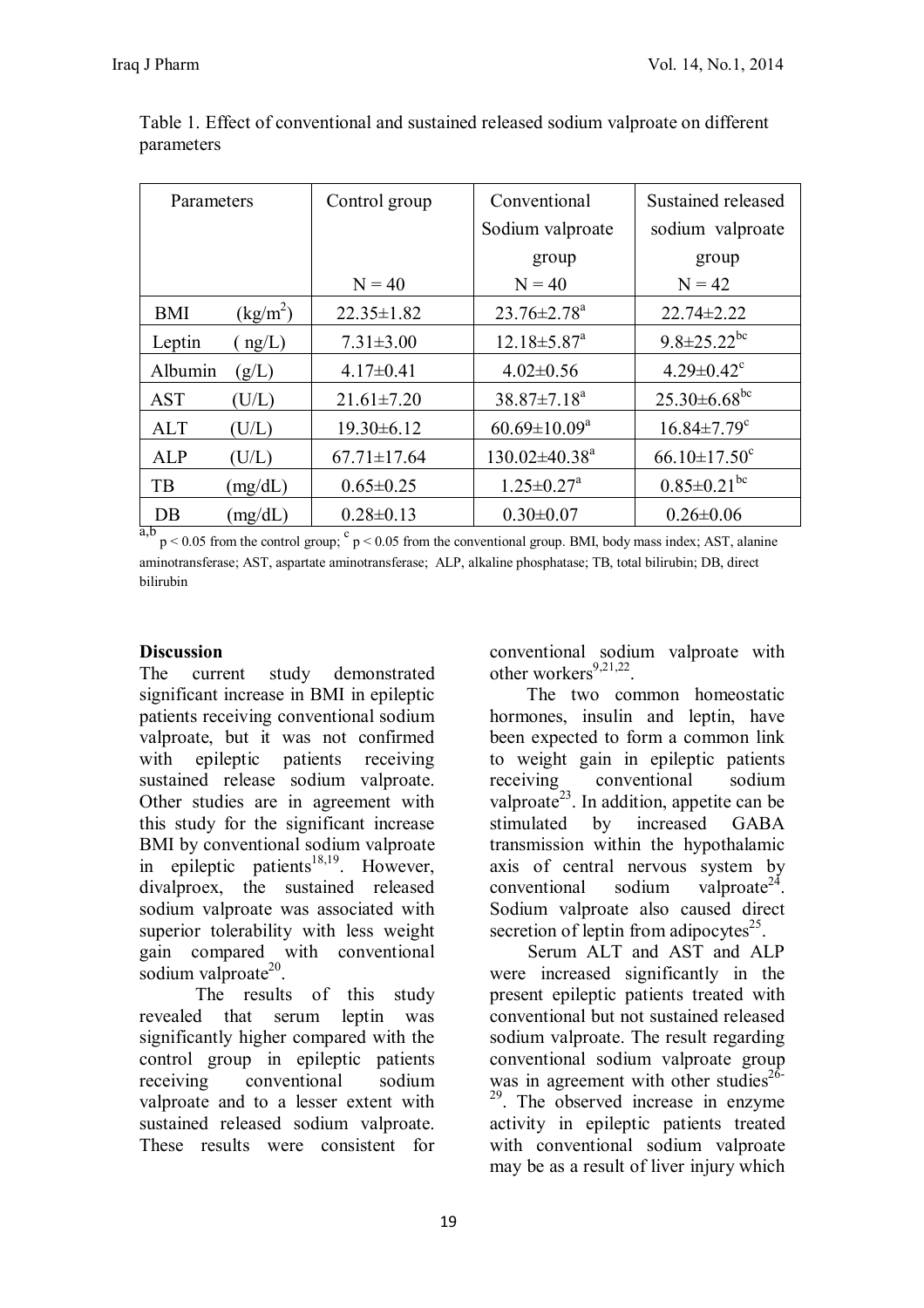altered hepatocyte integrity caused by sodium valproate pharmacokinetic interactions In addition serum biochemical changes, which indicate predisposition to development of rickets or osteomalacia appear within 90 days of starting carbamazepine or valproic acid monotherapy<sup>30,31</sup>.

 The results showed significant increase in TB with no significant change in DB for both conventional and sustained release sodium valproate. The significant increase in TB with no significant changes in DB may be due to a defect in conjugation of bilirubin with glucuronate caused by the damaged hepatocytes leading to the leakage of bilirubin into circulation<sup>32</sup>.

 The altered pharmacokinetics and metabolism of sodium valproate after replacement of conventional sodium valproate with the slow-release formulation in epileptic patients, suggested smaller diurnal fluctuations in valproate concentrations during treatment with slow-release formulation of valproate resulted in lowered concentrations of the most toxic metabolites which associated with hepatotoxicity<sup>13</sup>.

 In conclusion, serum leptin and some liver function tests in patients treated with conventional sodium valproate were higher than in patients treated with sustained release sodium valproate. Sustained release sodium valproate can be more safe on liver functionss with less adverse effect on BMI than conventional sodium valproate.

# **Acknowledgement**

 This work was supported by Mosul College of Medicine, University of Mosul.

## **Reference**

1. Nicolson A, Appleton RE, Chadwick DW, et al. The relationship

between treatment with valproate, lamotrigine, and topiramate and the prognosis of the idiopathic generalised epilepsies. J Neurol Neurosurg Psychiatry 2004; 75:75-9.

2. Johannessen CU, Johannessen SI. Valproate: past, present, and future. CNS Drug Rev 2003; 9:199- 216.

3. Perucca E. Extended release formulation of antiepileptic drugs: rational and comparative value . Epilepsy Curr 2009;9:153-7.

4. Doughty J, Baker GA, Jacoby A, et al. Compliance and satisfaction with switching from an immediaterelease to sustained-release formulation of valproate in people with epilepsy. Epilepsy Behav 2003;4:710-16

5. Zielinski D, Smith MC. The use of extended release formulation of divalproex in patients with epilepsy. Epilepsia 2001;42(7):92.

6. Bialer M. Pharmacokinetic evaluation of sustained release formulations of antiepileptic drugs, clinical implications. Clin. Pharmacokinet 1992;22:11-21.

7. Pellock JM, Smith MC, Cloyd JC, et al. Extended-release formulations: Simplifying strategies in the management of antiepileptic drug therapy. Epilepsy Behav 2004;  $5:301 - 7$ 

8. Hamed SA. Leptin and insulin homeostasis in epilepsy: relation to weight adverse conditions. Epilepsy Res 2007;75:1-9.

9. Verrotti A,Torre R, Trotta D, et al. Valproate-Induced Insulin Resistance and Obesity in Children. Horm Res 2009;71:125-31.

10. Pylvanen V, Knip M, Pakarinen A, et al. Serum insulin and leptin levels in valproate - associated obesity. Epilepsia 2002;43:514-7.

11. Gökçe S, Durmaz O, Celtik C, et al. Valproic acid-associated vanishing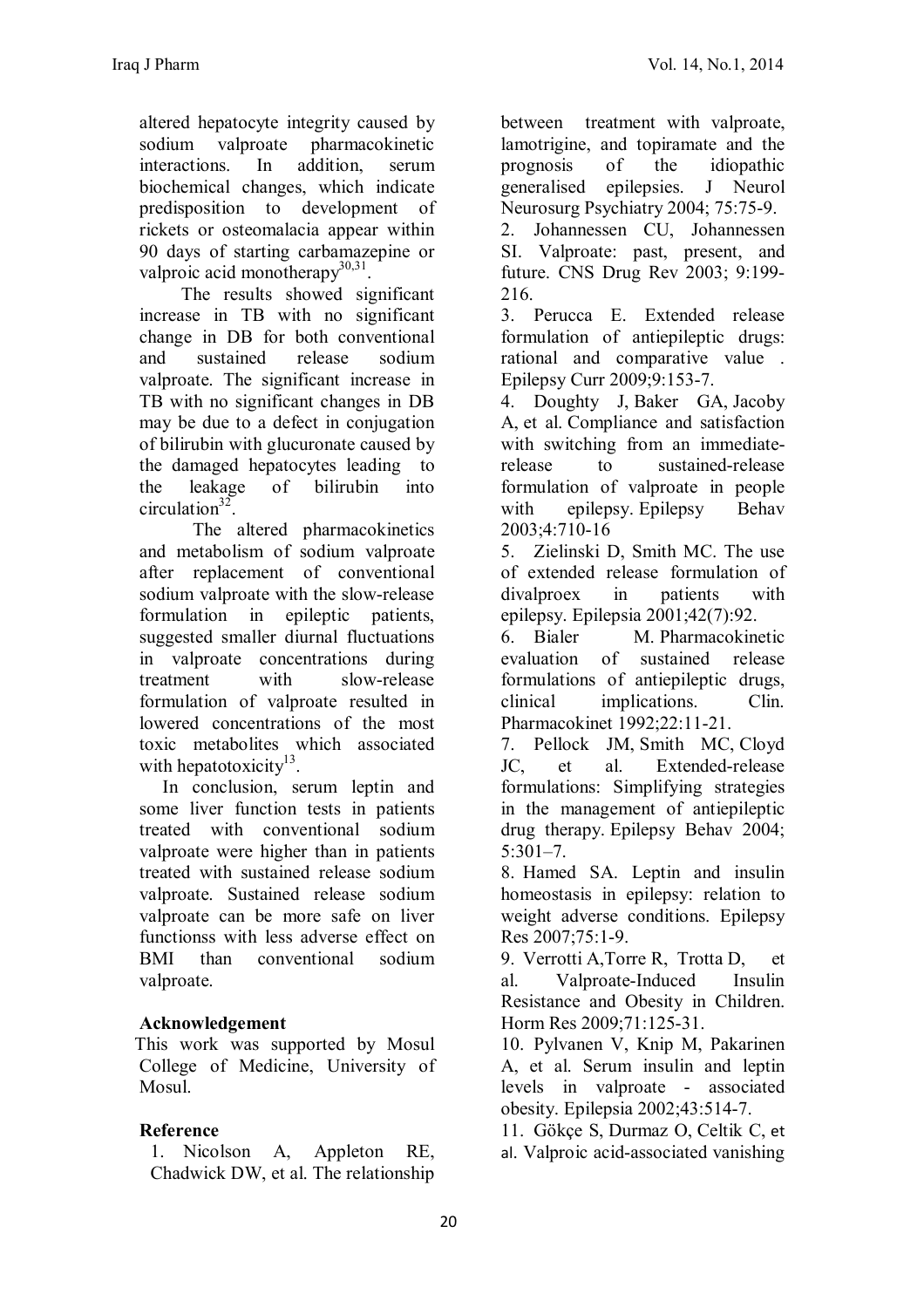bile duct syndrome. J Child Neurol 2010;25(7):909-11.

12. Ghozzi H, Hakim A, Sahnoun Z, et al. Relationship between plasma concentrations of valproic acid and hepatotoxicity in patients receiving high doses. Rev Neurol (Paris) 2011;167(8-9):600-6.

13. Kondo T, Tokinaga N, Suzuki A, et al. Altered pharmacokinetics and metabolism of valproate after replacement of conventional valproate with the slow-release formulation in epileptic patients. BCPT 2002; 90:135-8.

14. Chow VTK, Phoon MC. Measurement of serum Leptin concentration in university undergraduate by competitive Elisa reveal correlation with body mass index and sex. Advan Physiol Edu 2003;27:70-7.

15. Moss D, Henderson A. Clinical enzymology In : Teitz Text Book of Clinical Chemistry. Burtis CA , Ashwood ER ( eds ). 3rd ed. , Saunders , Philadelphia , Pa , USA: 1999: p 617-721.

16. Leermarkers EA, Blair SN. Exercise management of obesity. Med Clin North America 2000;84:419-25.

17. Jones J. Pharmaceutical statistics.  $8^{\text{th}}$ edition Pharmaceutical press, London 2002.

18. Martin CK, Han H, Anton SD, etal. Effect of valproic acid on body weight, food intake, physical activity and hormones: results of a randomized controlled trial. J Psychopharma-col 2009;23(7):814- 25.

19. Othman AO, Thanon IA. Effect of sodium valproate on serum leptin, C-reacive protin, oxidative stress and lipid profile in male epileptic patients. M.Sc. Thesis in pharmacology, College of Medicine, University of Mosul 2010.

20. Smith MC, Centorrino F, Welge JA, et al. Clinical comparison of extended-release divalproex versus delayed-release divalproex: pooled data analysis from nine trials. Epilepsy behave 2004;5:746-51.

21. Greco R, Latini G, Chiarelli F, et al. Leptin, ghrelin, and adiponectin in epileptic patients treated with valproic acid. Neurology 2005;65:1808-9**.**

22. Aydin K, Serdaroglu A, Okuyaz C, et al. Serum insulin, leptin, and neuropeptide Y levels in epileptic children treated with Sodium Valproate. J Child Neurol 2005;20:848-51.

23. Hamid SA, Fida NM, Hamed EA. States of serum leptin and insulin in children with epilepsy: risk predictors of weight gain. Eur J Paediatr Neurol 2009;13(3):261-8.

24. Van den Pol AN. Weighing the role of hypothalamic feeding neurotransmitters. Neuron 2003; 40:1059-61.

25. Lagace DC, Mcleod RS, Nachtigal MW. Valproic acid inhibits leptin secretion and reduces leptin messenger ribonucleic acid levels in adipocytes. Endocrinology 2004; 145(12):5493-503.

26. Cepelak I, Zanić-Grubisić T, Mandusić A, etal. Valproate and carbamazepine comedication changes hepatic enzyme activities in sera of epileptic children. Clin Chim Acta 1998; 276(2):121-7.

27. Sonmez FM, Demir E, Orem A, et al. Effect of antiepileptic drugs on plasma lipids, lipoprotein (a), and liver enzymes. J Child Neurol 2006;21(1):70-4.

28. Patil B, Binjawadgi A, Anandi B, et al. A case of valproate induced hepatitis in an elderly subject. JEMDS 2013;21(29):5492-5494.

29. Tolou-Ghamari Z, Zare M, Habibabadi J, et al. Antiepileptic Drugs: a consideration of clinical and